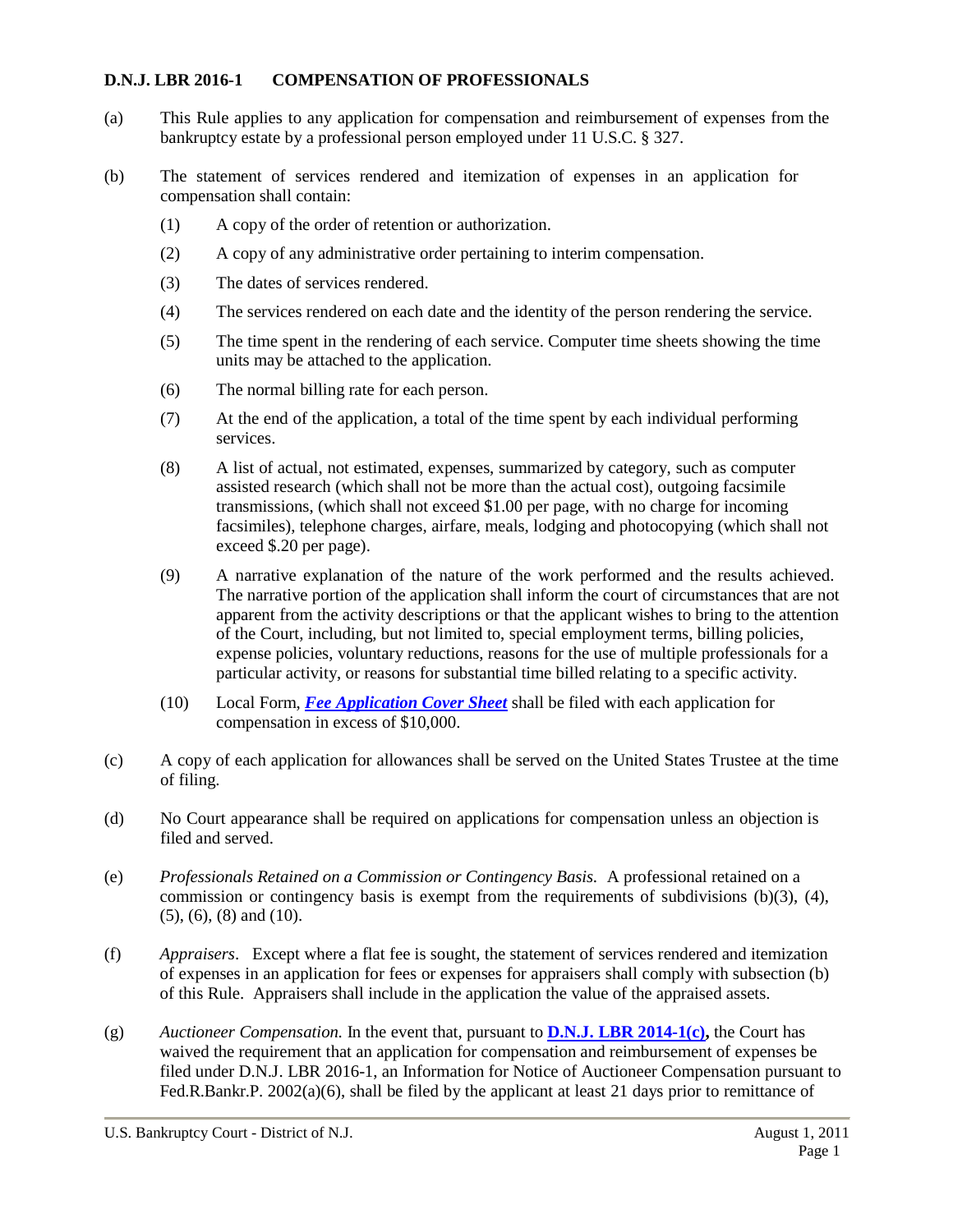auctioneer compensation. If an objection is filed, the court may require that an application for compensation and reimbursement of expenses be filed under D.N.J. LBR 2016-1 or that a hearing be held.

- (h) *Interim Applications in Chapter 11 Cases*. Authorization for allowance of compensation at intervals more frequent than is permitted by 11 U.S.C. § 331, must be sought by a motion brought under the Court's Guidelines Governing Procedures for Payment of Interim Compensation and Reimbursement of Expenses to Professionals, set forth in **[Appendix](#page-3-0) A** to this Rule.
- (i) *Final Applications in Chapter 11 Cases*. All applications for compensation shall be filed within 90 days after the order confirming the plan becomes a final order, or such compensation request shall be deemed waived.
- (j) *Special Requirements in Chapter 13 Cases*.
	- (1) *Debtor's Attorney, Generally.* If the fee of the attorney for the debtor disclosed pursuant to Fed.R.Bankr.P. 2016(b) exceeds \$3,500, the attorney for the debtor shall file and serve on the Chapter 13 trustee and the debtor an application for allowances not less than 7 days before the confirmation hearing. If the fee of the attorney for the debtor disclosed pursuant to Fed.R.Bankr.P. 2016(b) is \$3,500 or less, no application for allowance need be filed. A general overview of the legal services to be provided by the debtor's attorney in the course of the Chapter 13 case appears in the Court's Guidelines for Legal Services to be Rendered in a Chapter 13 Case, set forth in Appendix B to this Rule.
	- (2) *Supplemental Fees.*
		- (A) For supplemental fee applications of up to \$2,000 per application, the attorney for the debtor may submit Local Forms, *Certification of Debtor's Counsel Supporting Supplemental Chapter 13 Fee* and *Order Granting [Supplemental](http://www.njb.uscourts.gov/sites/default/files/forms/Order%20Granting%20Supplemental%20Chapter%2013%20Fees.pdf) Chapter 13 [Fees](http://www.njb.uscourts.gov/sites/default/files/forms/Order%20Granting%20Supplemental%20Chapter%2013%20Fees.pdf)*. Such applications shall be served on the Chapter 13 trustee and the debtor. If the supplemental fee application is for an amount in excess of \$1,000, the clerk shall issue notice of hearing as required by Fed.R.Bankr.P. 2002(a)(6) for a date on which Chapter 13 cases are heard.
		- (B) Any other supplemental fee applications shall be filed in accordance with subsection (A) of this Rule and shall be served on the Chapter 13 trustee and the debtor. If the supplemental fee application is for an amount in excess of \$1,000, the clerk shall issue notice of hearing as required by Fed.R.Bankr.P. 2002(a)(6) for a date on which Chapter 13 cases are heard.
		- (C) Supplemental fee applications shall be submitted not more than once every 90 days.
	- (3) *Residential Mortgagee's Post-Petition Preconfirmation Attorney's Fees in Proof of Claim; Waiver of and Bar to Fee-Based Claims*
		- (A) A residential mortgagee's proof of claim, as initially filed or as amended, may include a claim for properly reimbursable attorney's fees and costs for postpetition preconfirmation attorney's services, in an amount not to exceed \$400.00 in lieu of the attorney filing an application for compensation under D.N.J. LBR 2016-1.
		- (B) Reimbursement hereunder is permitted *only* if the following conditions are met: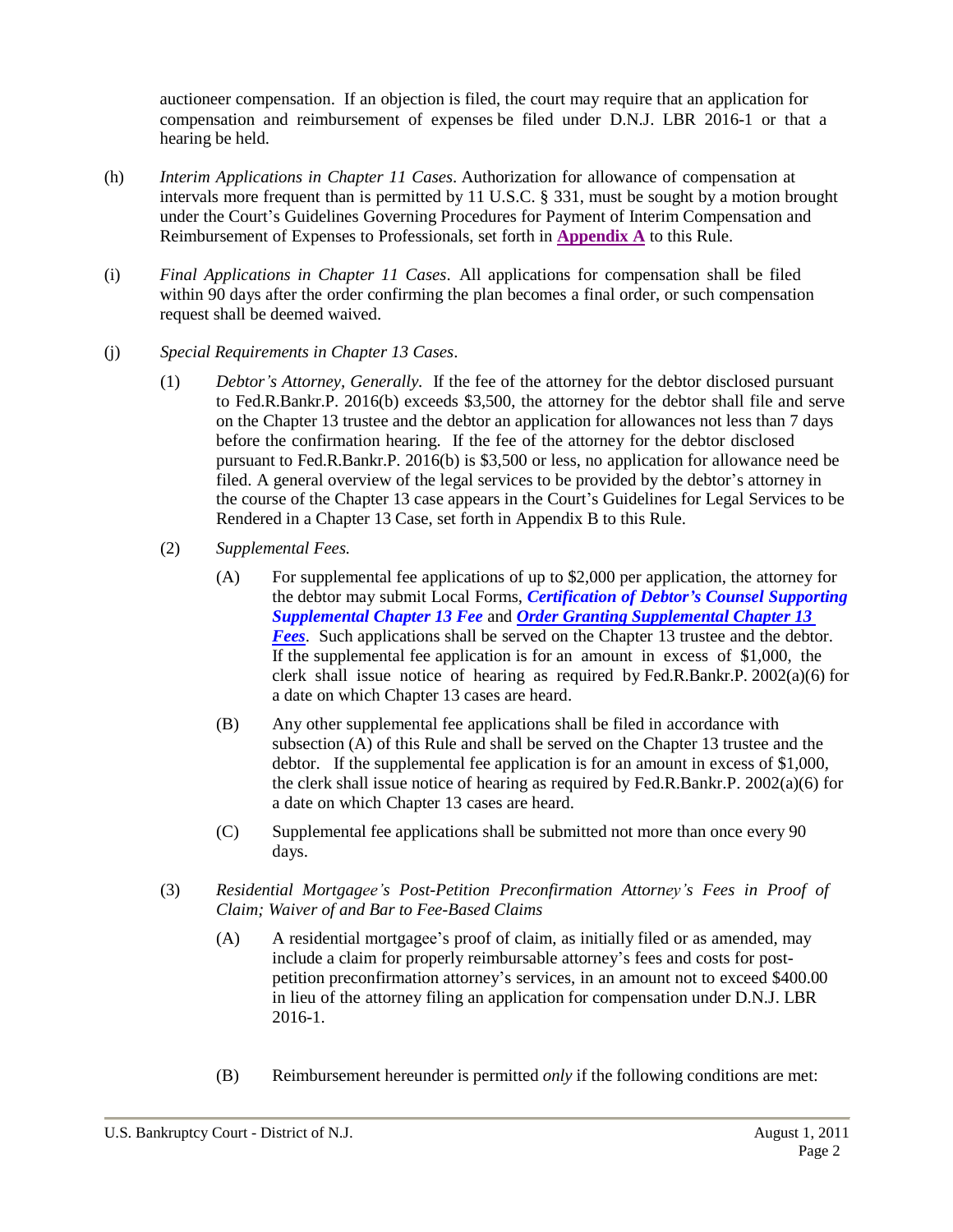- (1) The residential mortgagee has actually incurred post-petition preconfirmation attorney's fees and costs for properly reimbursable services of at least the amount sought in the proof of claim, and the services performed are separately enumerated therein;
- (2) The claim is for services of an attorney admitted to practice before this Court pursuant to **D.N.J. LBR [2090-1](http://www.njb.uscourts.gov/sites/default/files/local_rules/D.N.J._LBR_2090-1__Attorneys-Admission_to_Practice.pdf)**, who shall be identified in the proof of claim;
- (3) The attorney's fees will not be split or shared with any other entity; and
- (4) The underlying mortgage documents provide for payment of attorney's fees by the debtor under the circumstances of the debtor's Chapter 13 case, and such fee is not contrary to 11 U.S.C. § 506(b) or applicable non-bankruptcy law.
- (C) That portion of a residential mortgagee's proof of claim seeking reimbursement of attorney's fees hereunder shall be considered *prima facie* evidence of the validity and amount thereof in accordance with Fed.R.Bankr.P. 3001(f). Any party in interest may object to the allowance of the claim pursuant to 11 U.S.C.  $\S$  502(a), Fed.R.Bankr.P. 3007 and **D.N.J. LBR [3007-1](http://www.njb.uscourts.gov/sites/default/files/local_rules/D.N.J._LBR_3007-1__Claims-Objections.pdf)**.
- (D) The proof of claim must include the following statement in conjunction with any request for reimbursement of attorney's fees: "This reimbursement is requested pursuant to D.N.J. LBR 2016-1( $j(3)$ ) and the claimant certifies that all the requirements for allowance of this fee have been met."
- (E) Any other D.N.J. LBR 2016-1 fee application for post-petition preconfirmation attorney's services and costs on behalf of the residential mortgagee in a Chapter 13 case shall not include those services and costs allowed pursuant to this subsection  $(i)(3)$ .
- (F) Any and all post-petition preconfirmation claims based upon the attorney's fees and costs incurred in a Chapter 13 case by the residential mortgagee which are not applied for pursuant to this subsection  $(j)(3)$  or more generally pursuant to D.N.J. LBR 2016-1, shall be deemed waived, and the residential mortgagee shall be estopped and barred from claiming such fees and costs at any time, whether in the Chapter 13 case or otherwise.
- (4) Supplemental fee applications shall be submitted not more than once every 120 days.
- (5) A real estate broker or debtor's real estate attorney duly retained pursuant to **[D.N.J.](http://www.njb.uscourts.gov/sites/default/files/local_rules/D.N.J._LBR_2014-1__Employment_of_Professionals.pdf) LBR [2014-1](http://www.njb.uscourts.gov/sites/default/files/local_rules/D.N.J._LBR_2014-1__Employment_of_Professionals.pdf)** and whose fees are approved in an order authorizing debtor to sell real property and pay certain professionals' fees upon closing, pursuant to **D.N.J. LBR [6004-1\(b\)](http://www.njb.uscourts.gov/sites/default/files/local_rules/D.N.J._LBR_6004-1__Sale_of_Estate_Property_0.pdf)** is e xempt from the requirements of this Rule.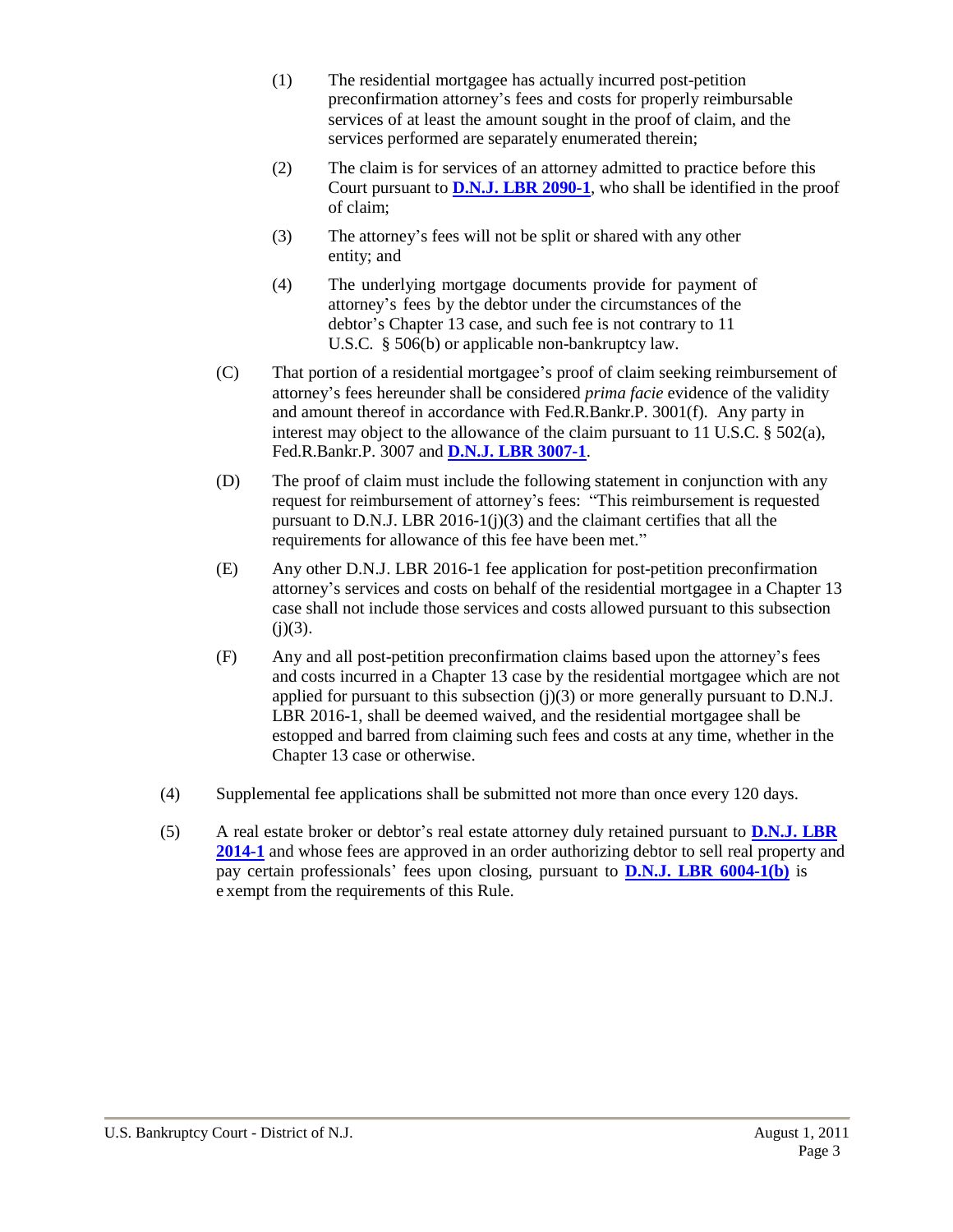# **APPENDIX A**

### **GUIDELINES GOVERNING PROCEDURES FOR PAYMENT OF INTERIM COMPENSATION AND REIMBURSEMENT OF EXPENSES TO PROFESSIONALS IN CHAPTER 11 CASES**

<span id="page-3-0"></span>The following guidelines apply to the submission of motions seeking the entry of an administrative order establishing procedures for payment of interim compensation and reimbursement of expenses to professionals pursuant to 11 U.S.C.  $\S$  105(a) and 331 for services rendered and expenses incurred during a Chapter 11 case.

# **A. APPLICABILITY OF GUIDELINES**

- 1. Any professional retained in a Chapter 11 case pursuant to 11 U.S.C. § 327 and 1103 (the "Professional") may, by filing the appropriate motion seeking the entry of an administrative fee order ("Administrative Fee Order"), seek post- petition interim compensation pursuant to the within guidelines.
- 2. Any reference to the term "debtor" in these Guidelines shall include any trustee appointed in the case.

# **B. PROCEDURES FOR MONTHLY STATEMENTS**

Monthly Fee Statements.

- 3. On or before the 25th day of each month following the month for which compensation is sought, each Professional seeking compensation pursuant to an Administrative Fee Order shall file with the Court and serve, by electronic transmission, hand or overnight delivery or by any means directed by the Court, a monthly fee and expense statement (the "Monthly Fee Statement") upon the following persons:
	- (a) the officer designated by the debtor to be responsible for such matters;
	- (b) the debtor's counsel;
	- (c) counsel to all official committees;
	- (d) United States Trustee's Office for Region III Newark, NJ office; (e) counsel to any secured creditors;
	- (e) counsel to any secured creditors;
	- (f) counsel to all post-petition lenders or their agents;
	- (g) all parties who have filed an entry of appearance and request for notices pursuant to Fed.R.Bankr.P. 2002; and
	- (h) any other party the Court may so designate.

#### Content of Monthly Fee Statements.

- 4. Each Monthly Fee Statement shall comply with the Bankruptcy Code, the Federal Rules of Bankruptcy Procedure, and the Local Bankruptcy Rules, with the exception that the provisions of D.N.J. LBR 2016-1(b)(9) (requiring a narrative explanation) and  $(b)(10)$ (requiring a cover sheet) are not applicable.
- 5. All timekeepers must contemporaneously maintain time entries, in increments of tenths (1/10th) of an hour, for each individual.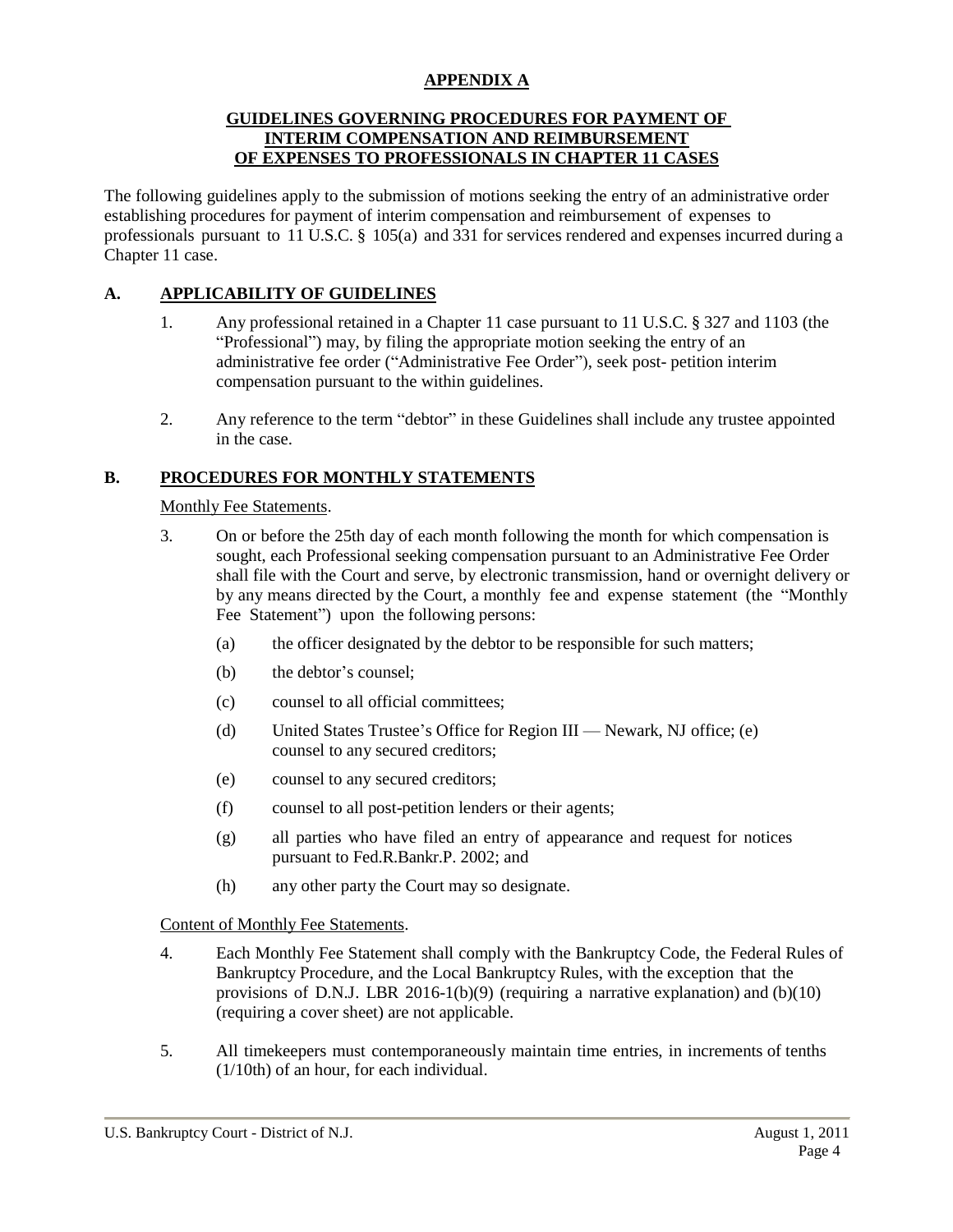### **Objections**

- 6. Any objection to a Monthly Fee Statement (the "Notice of Objection To Monthly Fee Statement") must be filed with the Court within 21 days after service of the Monthly Fee Statement (the "Objection Deadline") and served upon the Professional and the parties set forth in Section B.3 herein on or before the Objection Deadline.
- 7. The Notice of Objection To Monthly Fee Statement must set forth the nature of the objection and the amount of fees and/or expenses at issue.

#### Payment

- 8. Upon the expiration of the Objection Deadline, each Professional may file and serve upon each of the parties set forth in Section B.3 herein the Local Form *[Certification](http://www.njb.uscourts.gov/sites/default/files/forms/Certification_of_No_Objection-chapter11.pdf) of No [Objection](http://www.njb.uscourts.gov/sites/default/files/forms/Certification_of_No_Objection-chapter11.pdf)* or a Certification of Partial Objection, whichever is applicable, after which the debtor shall pay each Professional an amount equal to the lesser of (i) eighty percent (80%) of the fees and 100 percent (100%) of the expenses requested in the Monthly Fee Statement or (ii) eighty percent (80%) of the fees and 100 percent (100%) of the expenses not subject to any objection. If the debtor does not receive an objection to a particular Monthly Fee Statement, the debtor shall pay the 20% in fees remaining unpaid to each Professional subject to the approval of the Court upon the filing of the next interim or final fee application.
- 9. If the debtor receives an objection to a particular Monthly Fee Statement, the debtor shall withhold payment of that portion of the Monthly Fee Statement to which the objection is directed and pay the remainder of the fees and disbursements in accordance with Section B.8 herein.
- 10. If the parties to an objection are able to resolve the objection and if the party whose Monthly Fee Statement was objected to serves upon the parties listed in Section B.3 herein a statement indicating that the objection is withdrawn and describing in detail the terms of the resolution, the debtor shall pay in accordance with Section B.8 herein that portion of the Monthly Fee Statement which is no longer subject to an objection.
- 11. If the parties are unable to reach a resolution of the objection within 21 days after the Objection Deadline, the affected Professional may either (a) file with the Court a response to the objection together with a request for payment of the difference, if any, between the fees and expenses requested in the Monthly Fee Statement and the non-objected to portion of the fees and expenses paid to the affected Professional in connection with the Statement (the "Incremental Amount"); or (b) forgo payment of the Incremental Amount until the next interim or final fee application or any other date and time so directed by the Court at which time it shall, if so requested, consider and dispose of the objection.
- 12. The filing and service of an objection to a Monthly Fee Statement shall not prejudice the objecting party's right to object to any fee application on any ground whether raised in the objection or not.
- 13. Furthermore, the decision by any party not to object to a Monthly Fee Statement shall not be a waiver of any kind or prejudice that party's right to object to any fee application.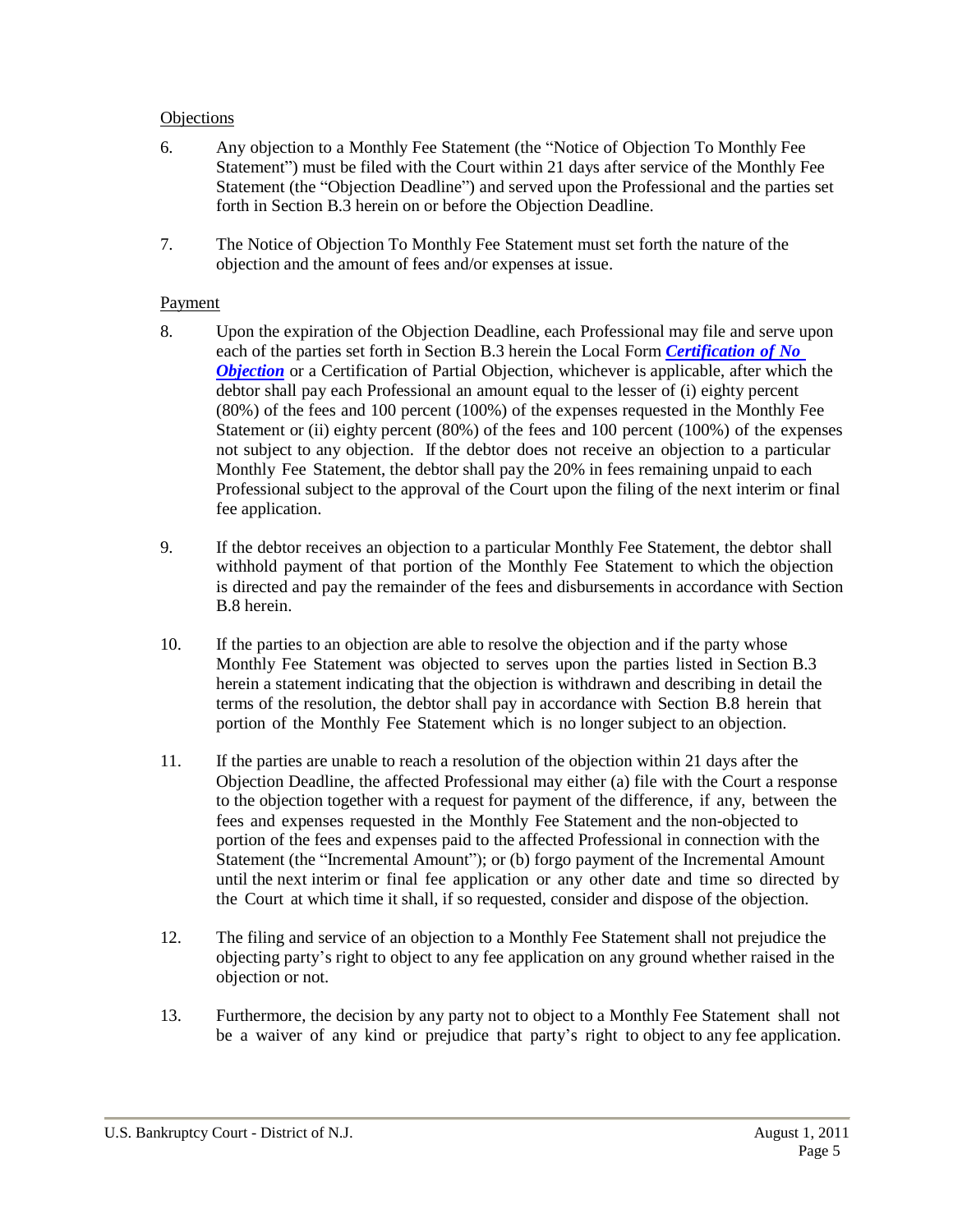# **C. FEE APPLICATIONS**

- 14. A professional seeking interim compensation must file at four month intervals or such other intervals directed by the Court ("Interim Period") an interim fee application. Each Professional seeking approval of its interim fee application shall file with the Court and serve upon the parties listed in Section B.3 herein an interim application for allowance of compensation and reimbursement of expenses, pursuant to 11 U.S.C. § 331, of the amounts sought in the Monthly Fee Statements issued during such period (the "Interim Fee Application").
- 15. The Interim Fee Application must include a summary of the Monthly Fee Statements that are the subject of the request and any other information requested by the Court and comply with the requirements of the Bankruptcy Code, the Federal Rules of Bankruptcy Procedure, the Local Bankruptcy Rules and applicable Third Circuit law.
- 16. An Interim Fee Application must be filed and served within 45 days of the conclusion of the Interim Period.
- 17. Any Professional who fails to file an Interim Fee Application when due will be ineligible to receive further interim payments of fees or expenses under the Administrative Fee Order until such time as the Interim Fee Application is submitted.
- 18. The pendency of a fee application or the entry of a Court order providing that payment of compensation or reimbursement of expenses was improper as to a particular Monthly Fee Statement shall not disqualify a Professional from further payment of compensation or reimbursement of expenses as set forth above, unless otherwise ordered by the Court. Additionally, the pendency of an objection to an Interim Fee Application or a Monthly Fee Statement will not disqualify a Professional from future payment of compensation or reimbursement of expenses, unless the Court orders otherwise.
- 19. Neither the payment of, nor the failure to pay, in whole or in part, monthly compensation and reimbursement as provided herein shall have any effect on this Court's interim or final allowance of compensation and reimbursement of expenses of any Professionals.
- 20. Counsel for each official committee may, in accordance with the foregoing procedure for monthly compensation and reimbursement to professionals, collect and submit statements of expenses, with supporting vouchers, from members of the committee for which it serves as counsel; provided, however, that such committee counsel ensures that these reimbursement requests comply with the applicable rules and these guidelines.
- 21. Each Professional may seek, in its first request for compensation and reimbursement of expenses pursuant to these guidelines, compensation for work performed and reimbursement for expenses incurred during the period of time between the commencement of the case through and including a specific date.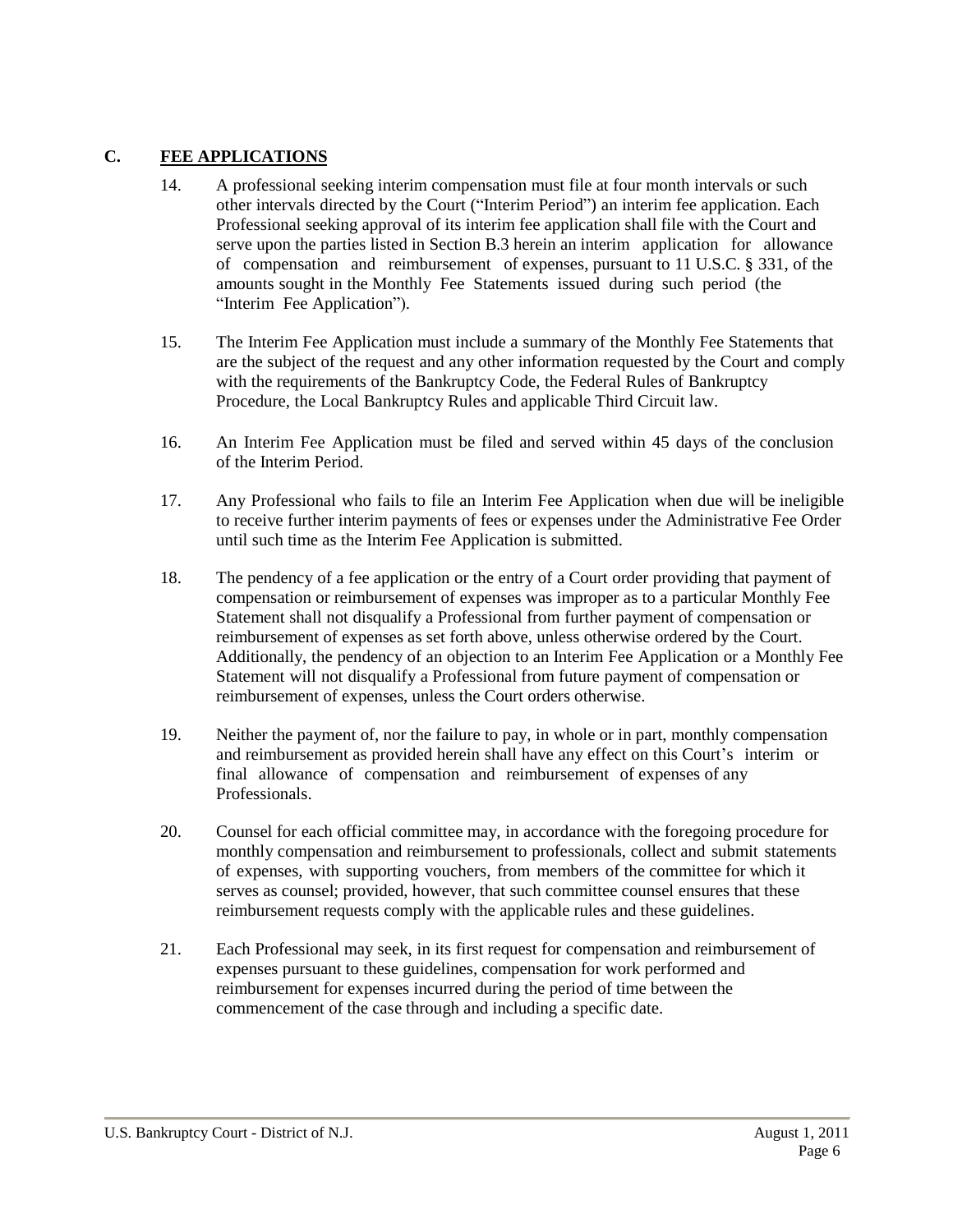# **D. ADMINISTRATIVE ISSUES**

- 22. Any party may object to requests for payments made pursuant to the Administrative Fee Order on the grounds that the debtor has not timely filed monthly operation reports or remained current with its administrative expenses and 28 U.S.C. § 1930 fees, or if a manifest exigency exists. Otherwise, the Administrative Fee Order shall continue and remain in effect during the pendency of the case.
- 23. The debtor shall report payments to Professionals on its monthly operating reports, detailed so as to state the amount paid to each Professional.
- 24. Time periods set forth in this Order shall be calculated in accordance with Fed.R.Bankr.P. 9006(a).
- 25. Fees and expenses paid to Professionals are subject to disgorgement until final allowance by the Court.
- 26. The debtor must serve a copy of the Administrative Fee Order upon all parties served with the underlying motion seeking an Administrative Fee Order; all affected Professionals; all parties listed in Section B.3 herein and any other party the Court shall designate.

### **APPENDIX B**

# **GUIDELINES FOR LEGAL SERVICES TO BE RENDERED IN A CHAPTER 13 CASE**

The legal services to be provided by the debtor's attorney in the course of the Chapter 13 case are as follows:

- a. Meet with the debtor to review the debtor's assets, liabilities, income and expenses.
- b. Analyze the debtor's financial situation, render advice to the debtor with respect to the determination of whether to file a petition in bankruptcy and what type of case to file, and review the necessary requirements and procedures of the bankruptcy process with the debtor.
- c. Timely prepare, file and serve the debtor's petition, plan, schedules, statement of financial affairs and any necessary amendments thereto.
- d. Provide to the Chapter 13 Trustee, all required documentation including payment advices, redacted tax returns, real property valuations and any other documents required by the Trustee.
- e. Appear and represent the debtor at the section 341(a) meeting of creditors and the confirmation hearing.
- f. Respond to any routine objections to plan confirmation as necessary.
- g. Advise the debtor as to the requirements of completing a course in personal financial management and filing a completed statement regarding completion of a course in personal financial management as required by Fed.R.Bankr.P. 1007(b)(7).
- h. Provide such other legal services as necessary for the administration of the case, including but are not limited to a continuing obligation to assist the debtor by the return of telephone calls, the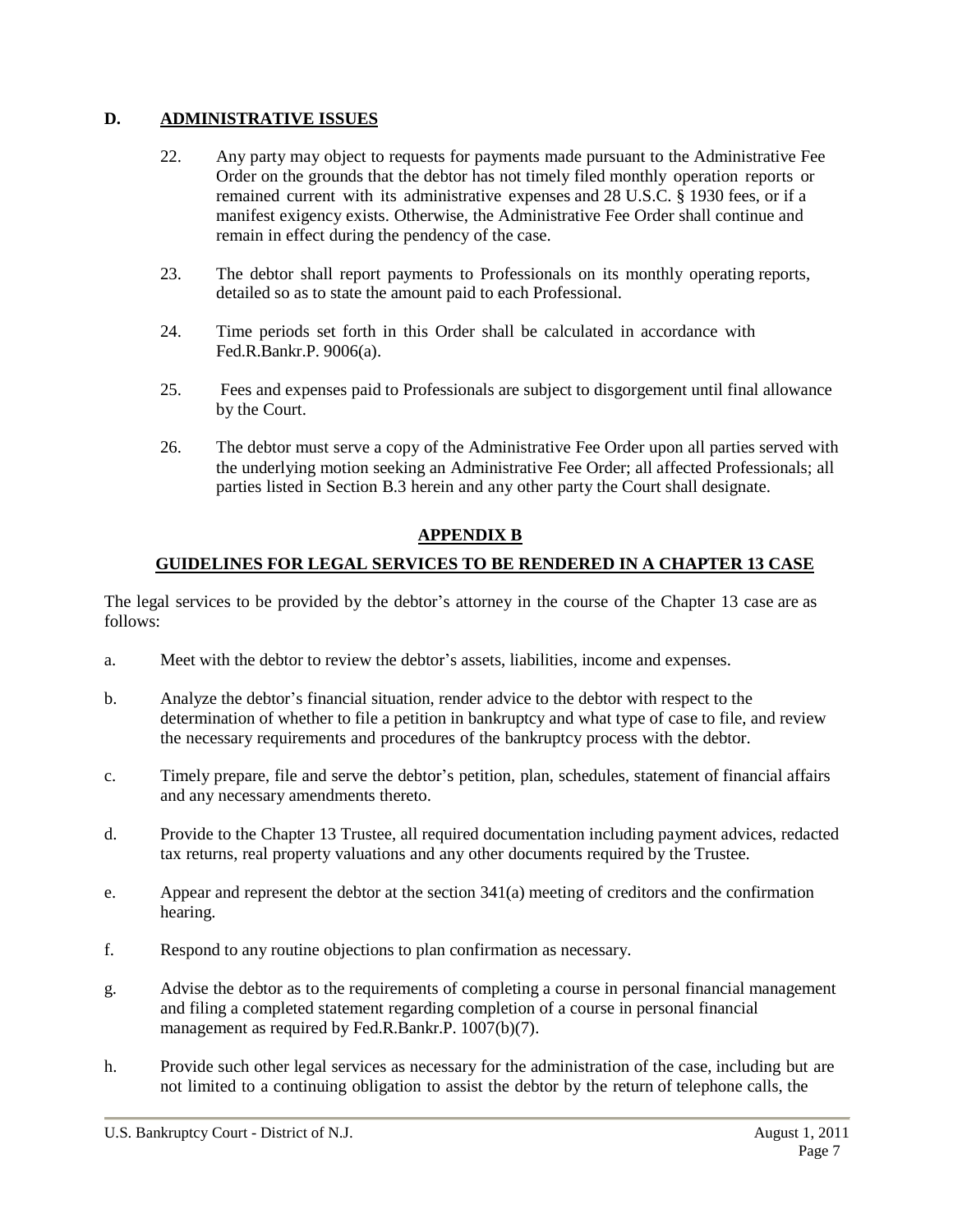routine answering of questions from the debtor and the receipt, review and transmission of correspondence.

# **NEW JERSEY BOARD OF BANKRUPTCY JUDGES NOTES**

| 1997 Comment: | Subparts (a) and (b), and (d) through (h) are former Local Rule 8(a) through (g); subpart (c)<br>is former Local Rule $7(c)$ ; subpart (i) is the former Local Rule $25(c)$ ; subpart (j) is former<br>Local Rule 33.                                                                                                                                                                                                                                                                                                                                                                                                                                                                                                                                                                                                                                                                                                                                                                                                                                                                                                                                                                                                                                                                                                                                                                                                                                                                                                                                                                                                                                                                                                                                                                                                                                                                                                                                                                                       |
|---------------|-------------------------------------------------------------------------------------------------------------------------------------------------------------------------------------------------------------------------------------------------------------------------------------------------------------------------------------------------------------------------------------------------------------------------------------------------------------------------------------------------------------------------------------------------------------------------------------------------------------------------------------------------------------------------------------------------------------------------------------------------------------------------------------------------------------------------------------------------------------------------------------------------------------------------------------------------------------------------------------------------------------------------------------------------------------------------------------------------------------------------------------------------------------------------------------------------------------------------------------------------------------------------------------------------------------------------------------------------------------------------------------------------------------------------------------------------------------------------------------------------------------------------------------------------------------------------------------------------------------------------------------------------------------------------------------------------------------------------------------------------------------------------------------------------------------------------------------------------------------------------------------------------------------------------------------------------------------------------------------------------------------|
| 2001 Comment: | Subpart (j) amended March 8, 2001; amendments include increasing the fee dollar amount<br>from \$1,500.00 to \$2,000.00 and the addition of paragraphs $(2)$ , $(3)$ and $(4)$ .                                                                                                                                                                                                                                                                                                                                                                                                                                                                                                                                                                                                                                                                                                                                                                                                                                                                                                                                                                                                                                                                                                                                                                                                                                                                                                                                                                                                                                                                                                                                                                                                                                                                                                                                                                                                                            |
| 2004 Comment: | Subsection (i) is amended to add reference to the Court's General Order Adopting<br>Guidelines Governing Procedures for Payment of Interim Compensation and<br>Reimbursement of Expenses to Professionals which was implemented on March 31, 2003,<br>and posted to the Court's web site, as one of four General Orders comprising the Court's<br>Chapter 11 Initiative. The General Orders and related Guidelines governing Chapter<br>11 practice in this district are referenced at D.N.J. LBR 3016-1(e).                                                                                                                                                                                                                                                                                                                                                                                                                                                                                                                                                                                                                                                                                                                                                                                                                                                                                                                                                                                                                                                                                                                                                                                                                                                                                                                                                                                                                                                                                                |
|               | [Former] Subsection $(j)(5)$ is added for Chapter 13 cases, exempting from the<br>requirements of this Local Rule, a real estate broker or debtor's real estate attorney duly<br>retained pursuant to D.N.J. LBR 2014-1 and whose fees are approved in an order<br>authorizing debtor to sell real property and pay certain professional fees at closing, pursuant<br>to D.N.J. LBR $6004-1(b)$ .                                                                                                                                                                                                                                                                                                                                                                                                                                                                                                                                                                                                                                                                                                                                                                                                                                                                                                                                                                                                                                                                                                                                                                                                                                                                                                                                                                                                                                                                                                                                                                                                           |
| 2005 Comment: | Subpart (j) is amended effective August 1, 2005, to increase the fee dollar amount from<br>\$2,000 to \$2,500.                                                                                                                                                                                                                                                                                                                                                                                                                                                                                                                                                                                                                                                                                                                                                                                                                                                                                                                                                                                                                                                                                                                                                                                                                                                                                                                                                                                                                                                                                                                                                                                                                                                                                                                                                                                                                                                                                              |
| 2006 Comment: | This rule has been substantially amended with respect to information requirements relating<br>to compensation requests in order to aid the court in determining whether the time spent in<br>a case, or any portion thereof, was actual, reasonable and necessary. It emphasizes activity<br>descriptions based upon general project categories. New subdivision (b)(10) requires<br>professionals seeking allowance of fees in excess of \$10,000, except as provided in<br>subsection (g), to submit a summary on D.N.J. Local Form 3, which has been<br>amended to provide greater substantive detail regarding the types of services rendered<br>by the professional and with respect to which fees are sought. New subdivision $(b)(9)$<br>expands upon the nature of the narrative portion of the application to the extent that it is<br>intended to serve a heightened informational purpose with respect to expenses incurred and<br>for which reimbursement is sought. Subdivision $(j)(1)$ is amended to increase the fee dollar<br>amount above which the debtor must file an application for allowances in Chapter 13<br>cases, from \$2,500 to \$3,500. Subdivision $(j)(2)$ is amended to permit the attorney for the<br>debtor in Chapter 13 cases to submit D.N.J. Local Forms 13 and 14 for supplemental<br>fee applications of up to \$2,000 per application. Subdivision $(j)(2)(c)$ is further<br>amended to permit the filing of supplemental fee applications in Chapter 13 cases not more<br>than once every 90 days. With the exception of subdivision (j) regarding special<br>requirements concerning fees in Chapter 13 cases that will become effective in cases filed<br>on or after August 1, 2006, this rule as amended shall apply to applications for<br>compensation and expenses in cases filed on or after October 1, 2006. For cases filed<br>before October 1, 2006, applicants may submit D.N.J. Local Form 3 in accordance with this<br>amendment at their option. |
| 2008 Comment: | Subsection (j)(3) is added for Chapter 13 cases to allow a residential mortgagee to include<br>in a proof of claim, attorney's fees in the amount of \$400.00 or less, for standard post-<br>petition preconfirmation legal services rendered in the Chapter 13 case such as<br>legal work relating to the filing of a proof of claim, reviewing the Chapter 13 plan, and<br>filing an objection to the plan, without the need to file an application for allowance in<br>accordance with D.N.J. LBR 2016-1. The amendment requires the residential mortgagee<br>to specify the services performed in connection with the attorney's fees requested.                                                                                                                                                                                                                                                                                                                                                                                                                                                                                                                                                                                                                                                                                                                                                                                                                                                                                                                                                                                                                                                                                                                                                                                                                                                                                                                                                        |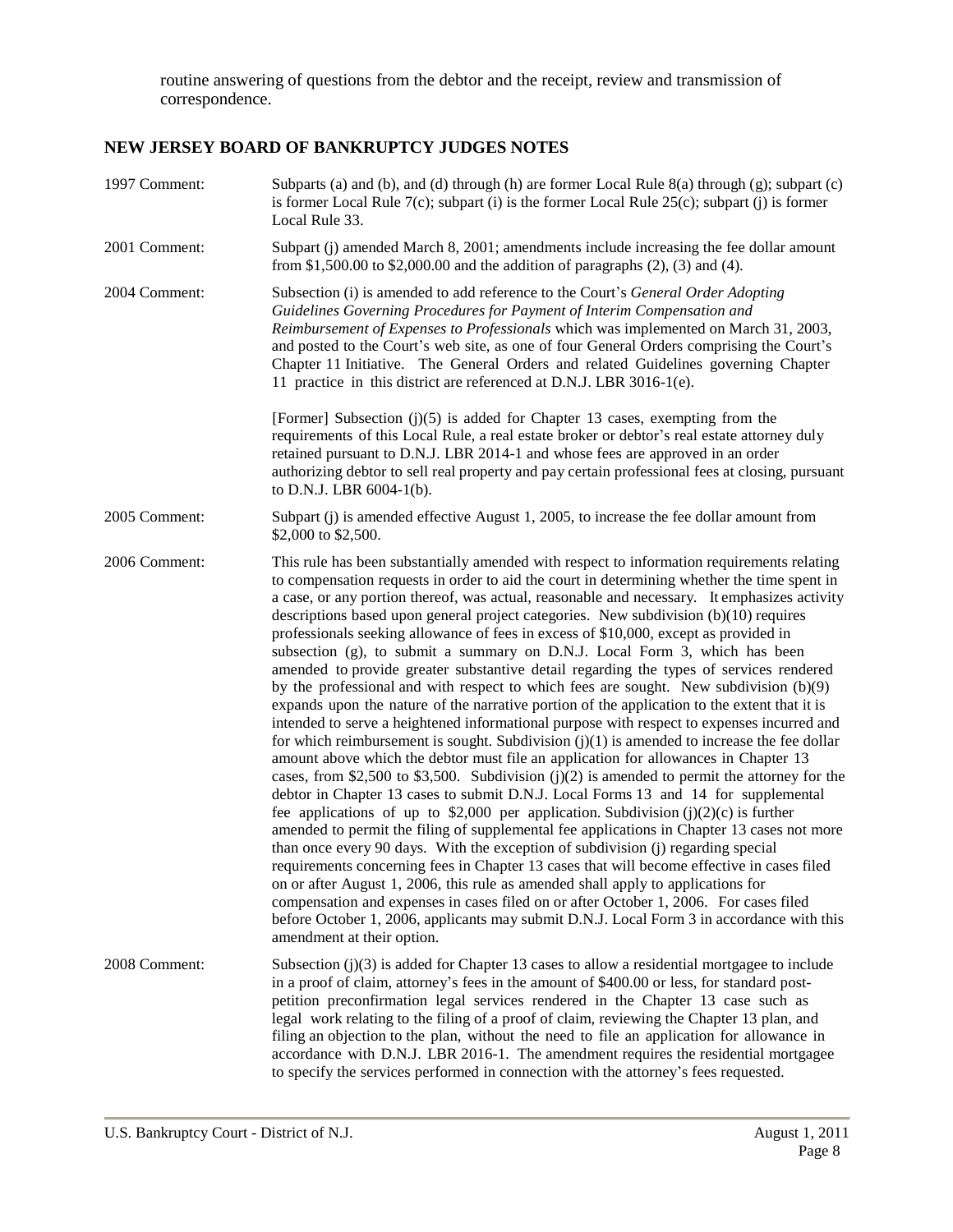|                    | This subsection pertains to the procedural requirements for including in the proof of claim,<br>a claim for post-petition preconfirmation attorney's fees and costs, which are deemed<br>to have <i>prima facie</i> validity pursuant to Fed. R. Bankr. P. 3001(f) subject to the<br>right of a party in interest to file an objection to the claim in the normal course<br>pursuant to 11 U.S.C. section 502(a), Fed R. Bankr. P. 3007 and D.N.J. LBR 3007-1. The<br>residential mortgagee's attorney's fees may be, absent objection, added to the arrears to be<br>cured through the plan pursuant to 11 U.S.C. $\S$ 1322(e). In cases in which it is<br>proposed in a plan to cure a default with respect to a residential mortgage in which a<br>foreclosure judgment has been obtained, the amount of attorney's fees that may be sought<br>may be limited by New Jersey Court Rule 4:42-9. In cases in which the plan does not                                                                                                                                                                                                                                                                                                                                        |
|--------------------|------------------------------------------------------------------------------------------------------------------------------------------------------------------------------------------------------------------------------------------------------------------------------------------------------------------------------------------------------------------------------------------------------------------------------------------------------------------------------------------------------------------------------------------------------------------------------------------------------------------------------------------------------------------------------------------------------------------------------------------------------------------------------------------------------------------------------------------------------------------------------------------------------------------------------------------------------------------------------------------------------------------------------------------------------------------------------------------------------------------------------------------------------------------------------------------------------------------------------------------------------------------------------|
|                    | propose to cure a default, a residential mortgagee's proof of claim may include post-<br>petition preconfirmation attorney's fees pursuant to 11 U.S.C. section 506(b), to the extent<br>that the creditor is oversecured. In such cases, absent objection, the secured claim may be<br>increased by the amount of the attorney's fees.                                                                                                                                                                                                                                                                                                                                                                                                                                                                                                                                                                                                                                                                                                                                                                                                                                                                                                                                      |
| 2009 Comment:      | The amendments to Local Rules $2014-1(b)$ and $2016-1(g)$ are intended to create an<br>increased focus on the requirements for auctioneer retention while simultaneously<br>simplifying the rule on auctioneer compensation. The auctioneer retention application must<br>now contain a detailed estimation of fees and expenses. The application may include a<br>request to waive the requirement of a fee application and if the request is expressly<br>approved by the Court, no separate application for fees needs to be filed. In such cases,<br>pursuant to D.N.J. LBR 2016-1(g), an applicant must file an Information for Notice of<br>Auctioneer Compensation pursuant to Fed. R. Bankr. P. 2002(a)(6) at least 20 days prior to<br>any remittance of auctioneer compensation. However, a fee application must be filed if the<br>actual fees and expenses sought exceed the estimate in the retention application, or if the<br>Court so directs. Previously, compensation under D.N.J. LBR 2016-1(g) was fixed at a<br>declining scale commission structure. The changes allow for the approval of more flexible<br>auctioneer compensation methods and facilitate the prompt payment of auctioneers.                                                          |
|                    | Proposed 2014-1(d) is new and contains certain disclosure requirements for non-auctioneer<br>liquidators. Modern practice with respect to the sale of estate assets often involves<br>"interested" persons who cannot be retained as auctioneers under 11 U.S.C. $\S 327$ , and are<br>therefore typically engaged as "agents" or "liquidators" pursuant to Sections 363, 364 and<br>105 of the Bankruptcy Code. These sale arrangements can involve the liquidator taking an<br>ownership interest in the assets to be sold, financing the debtor's operations during the<br>conduct of the sale, or entering into a joint venture or partnering arrangement with the<br>debtor with respect to sharing upside proceeds arising from the sale. While the proposed<br>rule change is intended neither to encourage nor discourage these types of arrangements, it<br>is intended to require disclosure of the specific items enumerated in $2014-1(d)$ when any<br>such arrangement is proposed.                                                                                                                                                                                                                                                                             |
| Dec. 2009 Comment: | Subsection $(g)$ is amended to conform with the March 26, 2009 Supreme Court approval of<br>changes to Fed.R.Bankr.P. 9006 which addresses the method by which time is calculated.<br>On May 7, 2009, the Statutory Time Period Technical Amendments Act of 2009 was<br>enacted (Pub. L. No. 111-06). The law adjusts the time period in 28 statutes, including nine<br>sections of the Bankruptcy Code, which are impacted by the federal rule changes. Both the<br>statutory and rules changes take effect on the same day, December 1, 2009. Deadlines<br>of less than 30 days have been changed to multiples of seven days so that the expiration of<br>the deadline ordinarily would occur on a weekday. Under the revised rules: 5 day<br>deadlines become 7 days; 10 and 15 day deadlines become 14 days; 20 day<br>deadlines become 21 days; and 25 day deadlines become 28 days. Effective December<br>1, 2009, conforming amendments to the Court's Local Rules, including the one set forth<br>herein, have been approved by the Board of Bankruptcy Judges. Additional information<br>concerning time computation amendments to the national rules, local rules, general orders<br>and forms may be accessed at www.uscourts.gov/rules and www.njb.uscourts.gov. |
| 2010 Comment:      | This rule is amended to eliminate the reference to D.N.J. Local Forms 3, 13 and<br>14, by substituting the caption of the Local Forms.                                                                                                                                                                                                                                                                                                                                                                                                                                                                                                                                                                                                                                                                                                                                                                                                                                                                                                                                                                                                                                                                                                                                       |